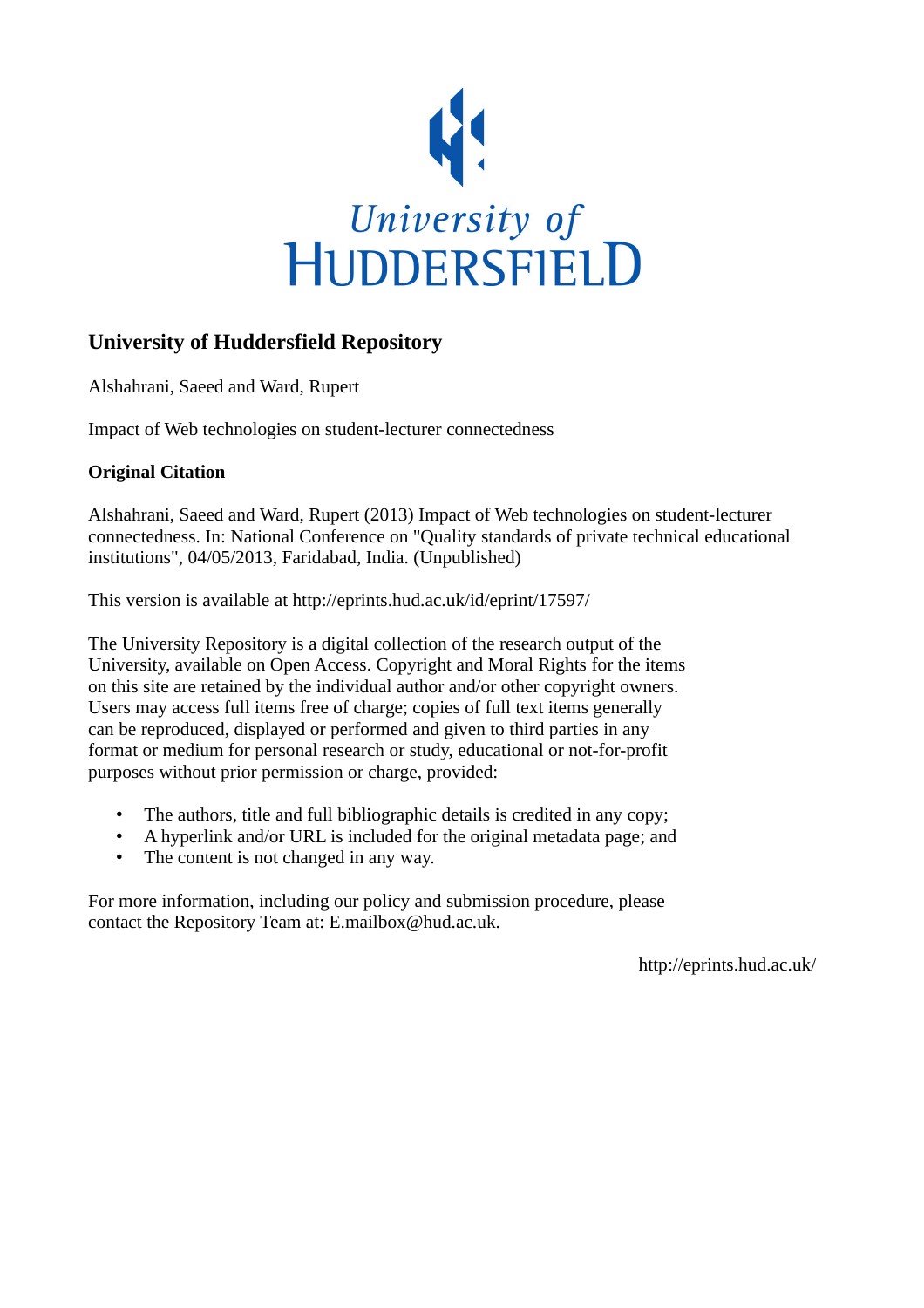#### Title **IMPACT OF WEB TECHNOLOGIES ON STUDENT-LECTURER CONNECTEDNESS**

Broad theme Web technology in education

Authors

Saeed Alshahrani<sup>1</sup>, Dr Rupert Ward<sup>2</sup>

<sup>1</sup>*University of Huddersfield, Queensgate Huddersfield, West Yorkshire, United Kingdom HD1 3DH, +44 (0)845 155 6666, [Saeed.a.alshahrani@gmail.com](mailto:Saeed.a.alshahrani@gmail.com)*

<sup>2</sup>*University of Huddersfield, Queensgate Huddersfield, West Yorkshire, United Kingdom HD1 3DH, +44 (0)845 155 6666, [rupert.ward@hud.ac.uk](mailto:rupert.ward@hud.ac.uk)*

## **Abstract**

In academic sense connectedness is recognized as students' active engagement in the academic and social opportunities at their school based on their understanding that teachers at school care for them as individuals, as well as for their learning (BritishColumia, 2012). The web as a modern technology for communication is now used universally and this spreading trend might affect student-lecturer connectedness. In this area, many studies have focused on the impact of using the internet and web applications on students and lecturers. These studies have widely investigated this impact on student's achievements, attitudes and have also shown how the role and performance of the faculty has changed. This paper investigates how students' uses of web technology to communicate with lecturers have impacted on either negatively or positively on their connectedness with the lecturers. 1661 students from 30 universities and educational institutions in Saudi Arabia participated in this research. Results of this research paper show that students find it easier to communicate with their lecturers by using web technologies such as e-mail social web applications. Additionally, web technologies have many benefits in terms of making students are more engaged in the classroom.

*Keywords:* Connectedness, PASW, Power, SIRS, web 1.0 and web 2.0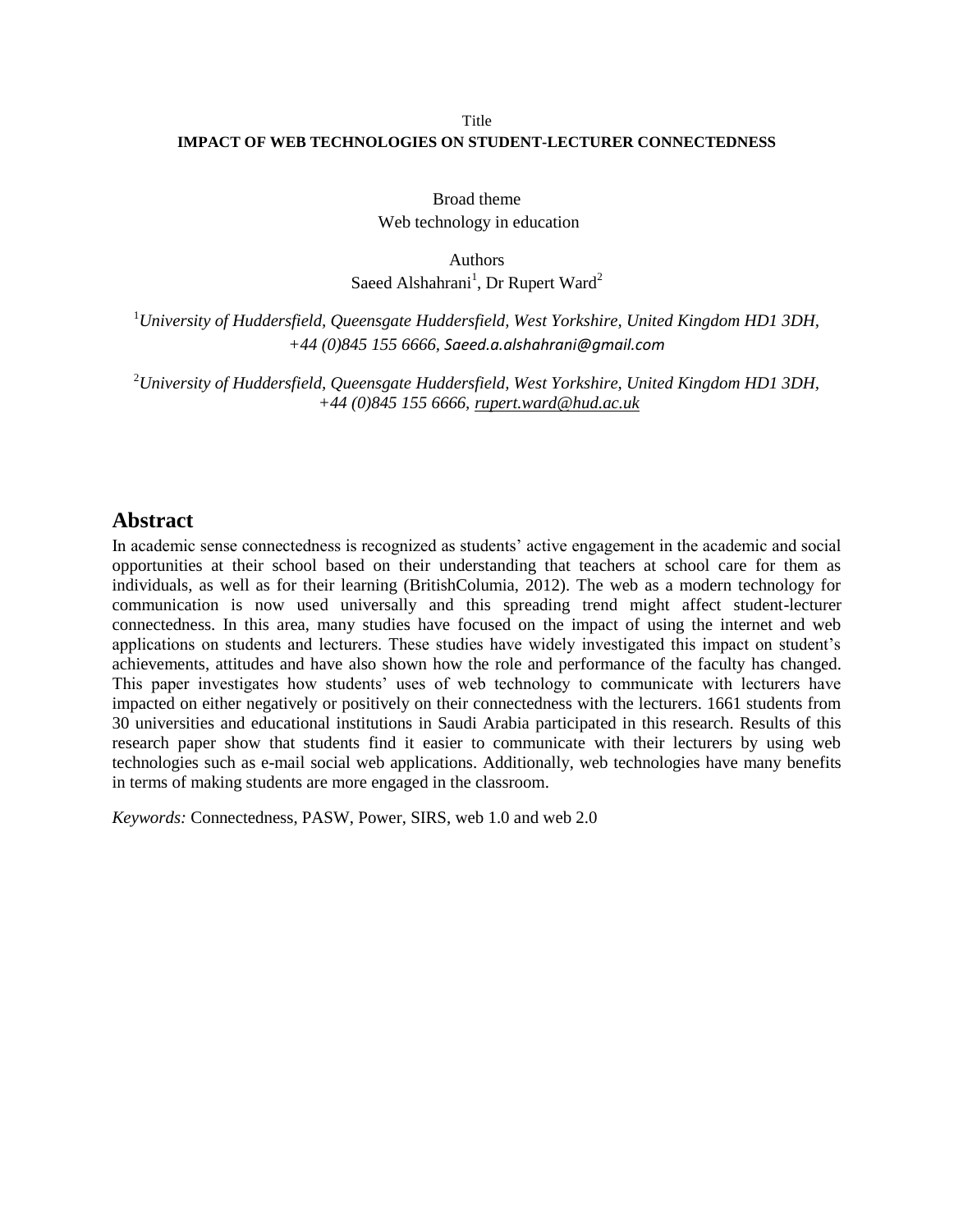### **Brief literature review**

The focus of this research is on the web 1.0 type of online communication such as emails messages. This method of communication has been used between the students and lecturers in educational matters since it appeared in 1991. This research dose not considers web 2.0 communications which include social network websites. In Saudi Arabia, where the data collected from, web 2.0 has not yet been used in education. Therefore students' opinions on this research paper reflect their experiences in using web 1.0 methods of communication with lecturers. Data in this research was collected from an environment where the student-lecturer relationship is very formal and strict to assess whether the communication through the internet is beneficial between the students and their lecturers.

It has been argued whether a good student-lecturer relationship impacts or does not impact positively on student achievements [\(Richmond et al., 1987\)](#page-4-0). Recent studies have confirmed that student-lecturer relationship plays an important role on improving students' performance and outcomes[\(Finn, 2012\)](#page-4-1) [\(Lessard et al., 2010,](#page-4-2) [Lasky and Estes, 2009,](#page-4-3) [Adeyele and Yusuff, 2012\)](#page-4-4). In most countries the regulations and customs determine the relationship between the student and lecturer (ref). This relationship tends to be formal because of the position of the lecturer as knowledge deliverer/ class leader and the student as knowledge recipient[\(Valiente et al., 2012\)](#page-4-5). However, in general, this formal relationship is fast changing [\(Symons, 2011\)](#page-4-6). Additionally, the nature of the relationship between the student and lecturer is different from one culture to another. [\(Fusani, 1994,](#page-4-7) [Alexander et al., 2007,](#page-4-8) [Zhan](#page-4-9)  [and Le, 2004,](#page-4-9) [Roach et al., 2005\)](#page-4-10). For example, Australian students believe that they and their lecturers are equal apart from the fact that the lecturer has more knowledge. American students have a very friendly relationship with their lecturers in general[\(Sin, 2012\)](#page-4-11). In Asian countries such as China and Saudi Arabia, lecturers have the patent-like responsibility to guide student's lives and they have a formal relationship with their students. Student-lecture connectedness considers the backbone of student-lecturer relationship as an important element of student academic engagement in classroom, [\(Giles, 2008\)](#page-4-12). [Waldeck et al., \(2001\)](#page-4-13) classified the reasons why students might contact their lecturers into three, namely reasons; clarification, avoid travel or uncomfortable face-face meting and for social issues. He found that students who have experiences in communicating with the lecturer by e-mail have a positive feedback about the experience. Having strong connectedness relationship between students and their lecturers is highly important as it impacts positively on students' grades and self-confidence[\(Micari and Pazos, 2012\)](#page-4-14). The level of student-lecturer connectedness is very much linked to the lecturer's personality and the use of his/her legitimate power. The lecturer owns the key control on the connectedness relationship with the students. [\(Sidelinger et al., 2012\)](#page-4-15).

## **Methodology**

 A Simi-structured questionnaire was distributed to a wide range of students in higher education to gather data about their experience of using web technology in their education. Student Instructor-Relationship Scale (SIRS) instrument with minor amendments was used to measure how students' knowledge gained from using websites has impacted on student-lecturer connectedness. The instrument consisted of 12 items of 7 likert-scales. In total, 1361 participations were accepted as valid. 969 were males while 377 were females and 15 did not mention their gender. PASW (Predictive Analytics Software) was used to analyse close ended questions and thematic analysis was used to analyse openended questions.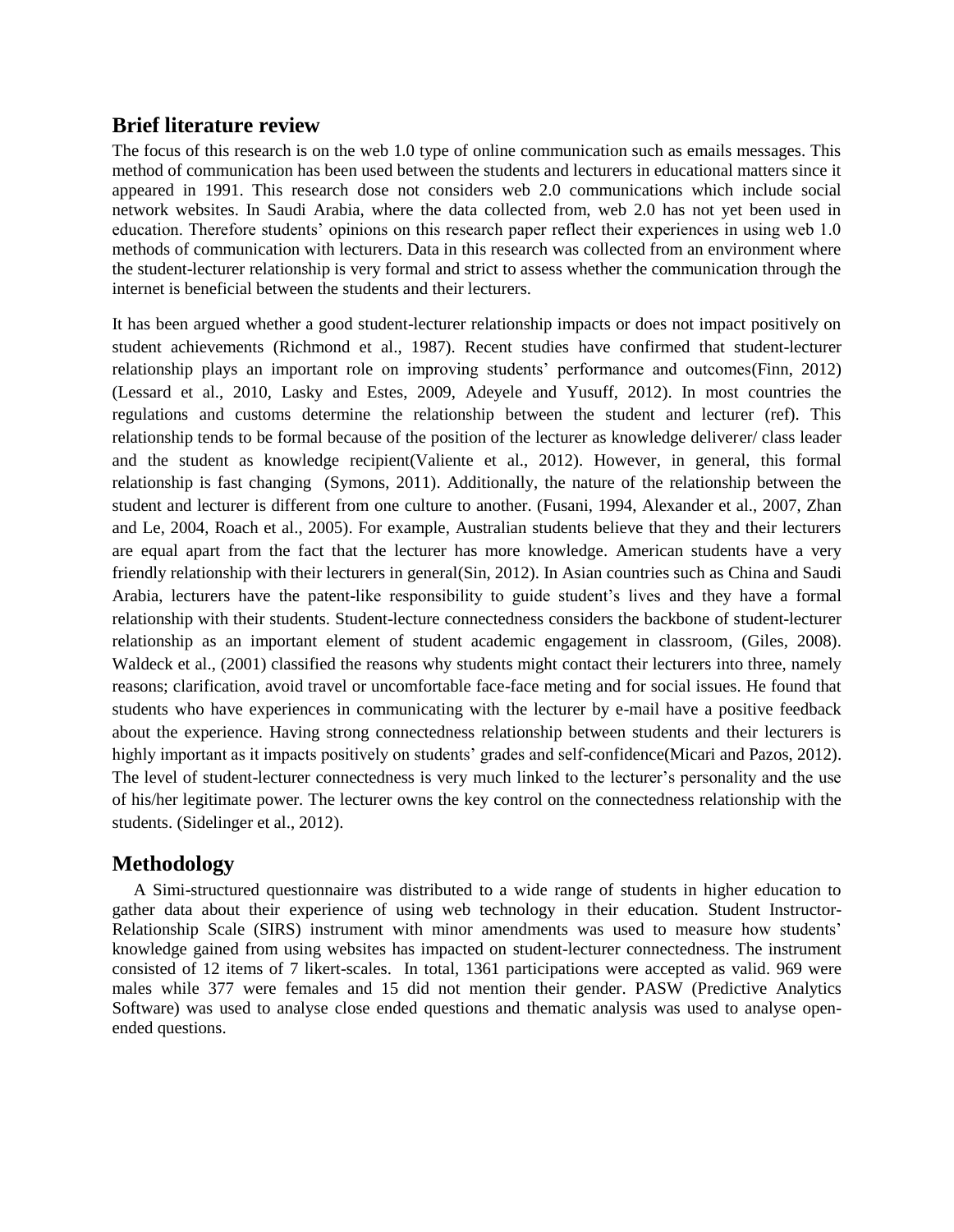#### **Results**

Initial results show that the uses of web pages by students for the purpose of communication with the lecturer is very low among students of both gender as shown in figure (1). More than 60% of students use websites only for 1-5 hours and less per month. However, despite this low amount of usage, it has

improved student-lecturer connectedness. 71.96% of female students and 69.35 of male students felt that they were more connected to their lecturers when using online line communication such as emails and forums. Majority of students prefer and found it easier using email to contact their lecturers.

As mentioned earlier the questionnaire consisted of 11 items. The result shows that all items were correlated as shown in appendix (I) which means that any item presents the whole items' results. From table 1 it can be noticed that the impact of internet websites on students-lecturers connectedness is linked with the age of the student. From the following table you can see that increases of the students-lecturer connectedness is linked with the age of students. The relationship increases in the line with the age increase. Students in the age 40-49 years feel more connected to their lectures via internet than the students in the age category 19- 39 as shown in table 1. This result can be generalised as it also applies to other factors such as age, gender, subject, level of education and type of institution (public or private).



Figure 1: Impact of internet websites on student-lecturer connectedness, result from analysing the current data

| Based on my use of the internet as a communication<br>method with my lecturer, It's easy for me to connect<br>with my lecturer. |           |        |        |  |  |  |  |  |  |
|---------------------------------------------------------------------------------------------------------------------------------|-----------|--------|--------|--|--|--|--|--|--|
| 19 or under                                                                                                                     | $20 - 29$ | 30-39  | 40-49  |  |  |  |  |  |  |
| 53.60%                                                                                                                          | 56.37%    | 58.14% | 76.47% |  |  |  |  |  |  |

Table 1:Impact of interent websites on student-lecturer connectednes based on age, result from analysing the current data

#### **Discussion and recommendations**

As highlighted in the literature section above, student-lecturer connectedness differs from one culture to another. Results from previous studies show that student willingness to use online communication is high in environments where student-lecturer relationship is friendly. As mentioned earlier, the data for this research was collected from an environment where student-lecturer relationship is very formal. The results of this research found that samples of students in this research were willing and preferred to contact their lecturers via online methods. This result is quite similar to the studies that are held in environments where the relationship between student and lecturers is considered friendly. These findings have therefore led to the conclusion that web communications helps students to have better contact with their lecturers regardless of the nature of the relationship between them. Authors of this paper recommend that the lecturers should give more attention to students' e-mails and messages. Replying on students' online inquiries has positive feelings on the students and they make them more interactive with the lecturers. However, human sense of face-to- face contact and discussion is needed and should not be neglected.